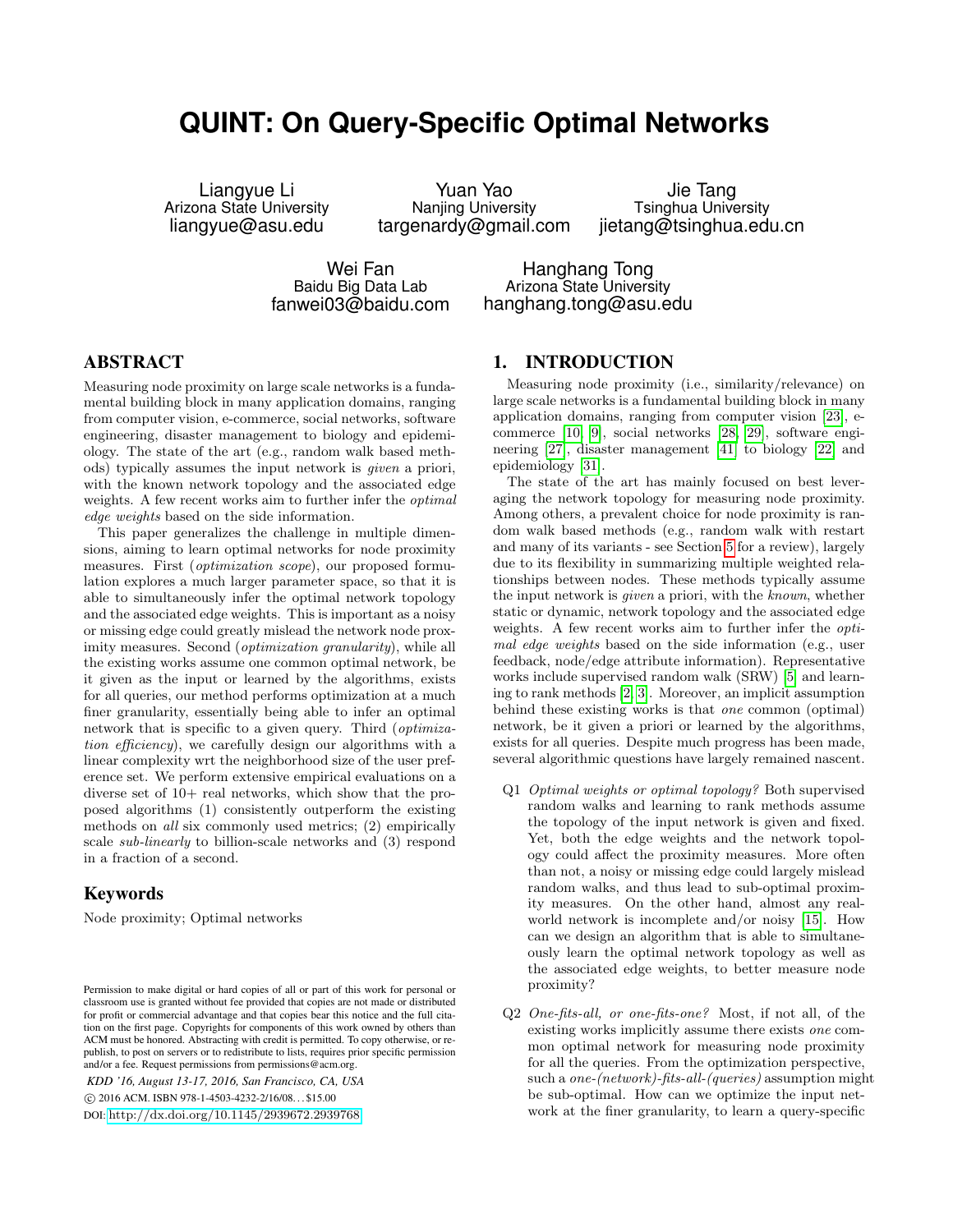network for a given query (i.e., one-(network)-fits-one-  $(query)$ ?

Q3 Offline learning or online learning? Even if we restrict ourselves to only learning the optimal weights for only one single network, it is already a computationally intensive procedure. For example, both supervised random walks and learning to rank methods rely on a costly iterative sub-routine to compute a single gradient vector (a key step in these methods), and consequently the learning process has to be conducted in the off-line stage. The answers to Q1 and Q2 would further intensify the computational challenge. For Q1 (i.e., to learn the optimal network topology), it would require to significantly expand the parameter space to  $O(n^2)$ , where *n* is the number of the nodes in the network. For Q2 (i.e., to learn one network for one query), it would require to learn many networks (i.e., one network for one query), and to conduct learning in the on-line query stage. How can we design an effective on-line learning algorithm that simultaneously fulfills both Q1 and Q2, and in the meanwhile scales to billionscale networks and responds in (near-)real time?

We aim to answer all these questions in this paper. First (for  $Q1$  - optimizaiton scope), our proposed formulation explores a much larger parameter space, so that it is able to simultaneously infer the optimal network topology and the associated edge weights. Second (for  $Q2$  - optimization granularity), while all the existing works assume there is one common optimal network for all queries, our method performs optimization at a much finer granularity, essentially being able to infer a (different) optimal network that is specific to a given query. Third (for  $Q3$  - optimization efficiency), we carefully design our algorithms with a linear complexity wrt the neighborhood size of the user preference sets, which is often sub-linear wrt the size of the input network. Our main contributions can be summarized as follows:

- Paradigm Shift: we go beyond the two fundamental assumptions (i.e., Q1 and Q2) and introduce two new design objectives for node proximity measures, including (D1) to simultaneously learn the optimal topology and the associated edge weights, and (D2) to learn an optimal network for a given query node (i.e., onenetwork-fits-one-query).
- Algorithms and Analysis: we propose an optimization based approach to fulfill the two design objectives, and further develop a family of effective and efficient algorithms to solve it, including an on-line algorithm with a linear complexity wrt the neighborhood size of the user preference sets.
- Empirical Evaluations: we conduct extensive experiments on a diverse set of 10+ real networks and demonstrate that our algorithms (1) consistently outperform all existing methods on six commonly used evaluation metrics, (2) empirically scale sub-linearly to billion-scale networks and (3) respond in a fraction of a second.

The rest of the paper is organized as follows. Section [2](#page-1-0) formally defines the query-specific optimal network learning problem. Section [3](#page-2-0) introduces the proposed algorithms.

Table 1: Symbols

| <b>Symbols</b>                                                                       | Definition                                      |  |  |
|--------------------------------------------------------------------------------------|-------------------------------------------------|--|--|
| $\mathbf{G} = (\mathbf{V}, \mathbf{E})$                                              | a network                                       |  |  |
| Α                                                                                    | adjacency matrix of the input network           |  |  |
| $\mathbf{A}_s$                                                                       | adjacency matrix of the learned optimal network |  |  |
| $\mathcal{S}_{\mathcal{S}}$                                                          | query node                                      |  |  |
| ${\bf r}_s$                                                                          | ranking vector for node s                       |  |  |
| $\mathcal{P} = \{x_1, x_2, \dots, x_p\}$<br>$\mathcal{N} = \{y_1, y_2, \dots, y_l\}$ | set of positive nodes                           |  |  |
|                                                                                      | set of negative nodes                           |  |  |
| $g(\cdot)$                                                                           | loss function                                   |  |  |
| $\boldsymbol{n}$                                                                     | number of nodes in the network                  |  |  |
| m                                                                                    | number of edges in the network                  |  |  |
| $\epsilon$                                                                           | decay factor in random walks                    |  |  |
| b                                                                                    | margin in the loss function                     |  |  |
| $\lambda, \beta$                                                                     | trade-off parameters                            |  |  |

Section [4](#page-5-0) presents the empirical evaluation results. After reviewing related work in Section [5,](#page-6-0) we conclude the paper in Section [6.](#page-8-1)

# <span id="page-1-0"></span>2. PROBLEM DEFINITION AND PRELIM-INEARIES

In this section, we present the notations used throughout the paper (summarized in Table 1), formally define the query-specific optimal network learning problem and then give preliminaries on random walk based methods for node proximity.

## 2.1 Problem Definitions

We use bold upper-case letters for matrices  $(e.g., A)$ , bold lowercase letters for vectors (e.g., v), and lowercase letters (e.g.,  $\alpha$ ) for scalars. For matrix indexing, we use a convention similar to Matlab as follows. We use  $\mathbf{A}(i, j)$  to denote the entry at the intersection of the  $i$ -th row and  $j$ -th column of matrix **A**,  $\mathbf{A}(i,:)$  to denote the *i*-th row of **A** and  $\mathbf{A}(:,j)$ to denote the  $j$ -th column of  $A$ . Besides, we use prime for matrix transpose (e.g.,  $A'$  is the transpose of  $A$ ).

In our problem setting, we are given a network which is represented by an  $n \times n$  normalized adjacency matrix, which has *m* non-zero elements (i.e., edges). As mentioned earlier, there is often rich information from user provided feedback/preference in some applications [\[32,](#page-9-12) [3\]](#page-9-10). For a user s, s/he could explicitly indicate some nodes that s/he wants to connect with, defined as positive nodes, and some other nodes that s/he wants to avoid, defined as negative nodes. We use the positive set  $\mathcal{P} = \{x_1, x_2, \ldots, x_p\}$  to denote the set of positive nodes, i.e.,  $s$  likes nodes  $x_i$ . Similarly, we use the negative set  $\mathcal{N} = \{y_1, y_2, \ldots, y_l\}$  to denote the set of negative nodes, i.e., s dislikes  $y_i$ . See [\[5,](#page-9-9) [32\]](#page-9-12) on how to select the positive and negative sets. Our goal is to learn an optimal network for this specific query node s, so that, when measured on the learned network, the proximities from s to the nodes in  $P$  and those in  $\mathcal N$  match his/her preference. With these notations, the problem can be formally defined as follows:

PROBLEM 1. Query-specific Optimal Network Learning

Given: a network with adjacency matrix A, a query node s, positive node set  $P$  and negative node set  $N$ .

**Learn:** an optimal network  $A_s$  specific to the query s.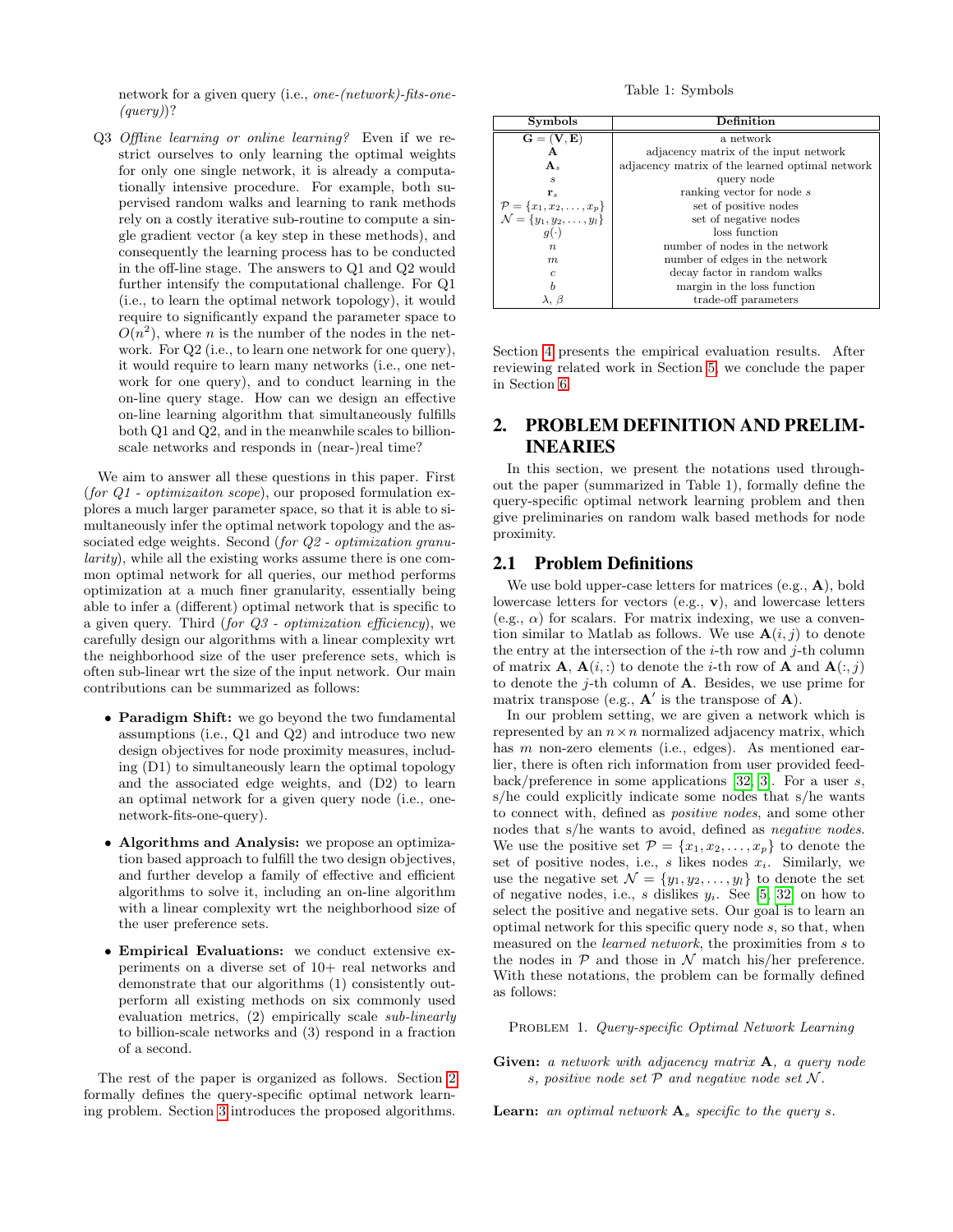# 2.2 Preliminaries

Random walk based methods (such as random walk with restart [\[30\]](#page-9-13) and many of its variants) have been a prevalent choice for proximity measures. Here, we present a brief summarization of random walk with restart (RWR), which is the base of our proposed methods. Please refer to Section [5](#page-6-0) for detailed review of node proximity measures. For a given network G, RWR works as follows. Consider a random surfer that starts from the node s. At each step, the random surfer has two options: (1) transmits to one of its neighbors with probability proportional to the edge weights; or (2) jumps back to the starting node s with a restart probability  $(1-c)$ . The proximity score from node  $s$  to node  $i$  is defined as the steady state probability  $r_{si}$  that the random surfer will visit node *i*. Define the ranking vector  $\mathbf{r}_s$  for node *s* as the vector of proximity scores from node s to all the nodes on the network, RWR recursively computes the ranking vector as follows:

<span id="page-2-1"></span>
$$
\mathbf{r}_s = c\mathbf{A}\mathbf{r}_s + (1-c)\mathbf{e}_s,\tag{1}
$$

where **A** is the adjacency matrix of the network **G** and  $e_s$ is a vector of all zeros except 1 at the s-th position.

The ranking vector  $r_s$  can also be computed in the following closed form:  $\mathbf{r}_s = (1 - c)(\mathbf{I} - c\mathbf{A})^{-1}\mathbf{e}_s$ . Let  $\mathbf{Q} =$  $(I - cA)^{-1}$ , we can see that  $\mathbf{r}_s$  is the s-th column of **Q** with some constant scaling. In other words, we can regard the element  $\mathbf{Q}(i, j)$  as the (scaled) proximity score from node j to node  $i$ . For the normalized matrix  $A$ , it is often chosen as the stochastic matrix of the input network. Nonetheless, from the algorithmic perspective, we can also choose other forms to normalize  $A$ , e.g., the so-called normalized graph laplacian [\[42\]](#page-9-14). In fact, as long as the leading eigenvalue of A is less than  $1/c$ , we can show that Eq. [\(1\)](#page-2-1) always converges to its closed-form solution. Having this in mind, we will remove this constraint (i.e., A being a stochastic matrix) to simplify the proposed algorithms. We will also discuss how to impose such a constraint if the stochastic matrix is indeed a desired output in some applications.

## <span id="page-2-0"></span>3. PROPOSED ALGORITHMS

In this section, we present our algorithm, QUINT, to learn a QUery-specific optImal NeTwork (i.e. Problem 1). We first introduce the proposed formulations and give optimization solutions, followed up with scalable algorithms and some variants.

#### 3.1 QUINT - Formulations

Given the input network with the adjacency matrix A, and a query node s along with its associated positive node set  $P$  and negative node set  $N$ , we want to learn an optimal network with adjacency matrix  $A_s$  such that the proximity from s to positive nodes in  $P$  and negative nodes in  $\mathcal N$ matches the preference. The key ideas behind our proposed formulations can be summarized as follows. First, we want to avoid that the learned network  $A_s$  deviates too far from the input network **A**. Second, on the *learned* network  $A_s$ , the measured proximity should match the user preference. That is, if we compute the ranking vector  $\mathbf{r}_s$  for s using the learned adjacency matrix  $A_s$ , the proximity from s to any positive node in  $P$  is greater than to any negative node in  $\mathcal{N},$  i.e.,  $\mathbf{r}_s(x) > \mathbf{r}_s(y), \forall x \in \mathcal{P}, \forall y \in \mathcal{N}$ . Based on the above intuition, we propose the following formulation to learn a query-specific network:

<span id="page-2-2"></span>
$$
\arg\min_{\mathbf{A}_s} \quad \|\mathbf{A}_s - \mathbf{A}\|_F^2 \text{s.t.,} \quad \mathbf{Q}(x, s) > \mathbf{Q}(y, s), \forall x \in \mathcal{P}, \forall y \in \mathcal{N},
$$
\n(2)

where  $\mathbf{Q} = (\mathbf{I} - c\mathbf{A}_s)^{-1}$  contains the pairwise node proximities on the learned network. In Eq. [\(2\)](#page-2-2), the objective function states that the distance from the learned network adjacency matrix  $A_s$  to the original network A measured by Frobenuis norm should be minimized; while in the constraint, we want the proximity from node s to any positive node in  $\mathcal P$  to be greater than to any negative node in  $\mathcal N$ . This is a hard constraint as we do not allow any exception. In practice, the constraint might not be satisfied by all the possible pairs of positive and negative nodes. Instead, we can relax the constraint and introduce some penalization if violations occur. This relaxed soft version can be formulated as follows:

<span id="page-2-3"></span>
$$
\arg\min_{\mathbf{A}_s} \mathcal{L}(\mathbf{A}_s) = \lambda \|\mathbf{A}_s - \mathbf{A}\|_F^2 + \sum_{x \in \mathcal{P}, y \in \mathcal{N}} g(\mathbf{Q}(y, s) - \mathbf{Q}(x, s)),
$$
\n(3)

where  $\lambda$  is the trade-off parameter that balances between the adjacency matrices difference and constraint violations. To penalize the constraint violations, we introduce the loss function  $g(\cdot)$ . Ideally, we want  $\mathbf{Q}(y, s) < \mathbf{Q}(x, s)$ . Hence, if  $\mathbf{Q}(y, s) < \mathbf{Q}(x, s)$ , i.e., the constraint is not violated, then  $g(\cdot) = 0$ ; otherwise if  $\mathbf{Q}(y, s) > \mathbf{Q}(x, s)$ , then  $g(\cdot) > 0$  to penalize such a violation. In the paper, we consider the Wilcoxon-Mann-Whitney (WMW) loss [\[35\]](#page-9-15) with width b, which is differentiable and was originally proposed to optimize the area under the ROC curve (AUC):

$$
g(x) = \frac{1}{1 + exp(-x/b)}.
$$

Remarks: The formulation in Eq. [\(3\)](#page-2-3) bears a high-level resemblance to the supervised random walks (SRW) [\[5\]](#page-9-9) in terms of the way they encode the user preference. Nonetheless, there are several subtle differences between them. First, we explore a much larger parameter space in the order of  $O(n^2)$ , whereas SRW only searches in a d-dimensional vector space, where  $d$  is the length of the feature vector. The potential benefit is that we are able to search for both the optimal topology and the associated edge weights. Second, our formulation is tailored for a specific query node, and thus is potentially able to learn an optimal network for that specific query (instead of one universal network for all the queries). Third, in our formulation, we drop the typical constraint that requires the learned network  $A_s$  to be a stochastic matrix. We find that such a relaxation will greatly ease the optimization algorithm, without a noticeable empirical performance degradation. For readers who are interested in keeping this constraint in our formulation, we will present a variant to do so in Section [3.4.3.](#page-5-1)

# 3.2 QUINT - Optimization Solutions

The objective function in Eq. [\(3\)](#page-2-3) is non-convex. We aim to solve it using gradient descent based methods by first calculating the derivative of  $\mathcal{L}(\mathbf{A}_s)$  w.r.t.  $\mathbf{A}_s$  and then updating the adjacency matrix  $A_s$  along the negative direction of the derivative.

The derivative of  $\mathcal{L}(\mathbf{A}_s)$  w.r.t.  $\mathbf{A}_s$  can be written as fol-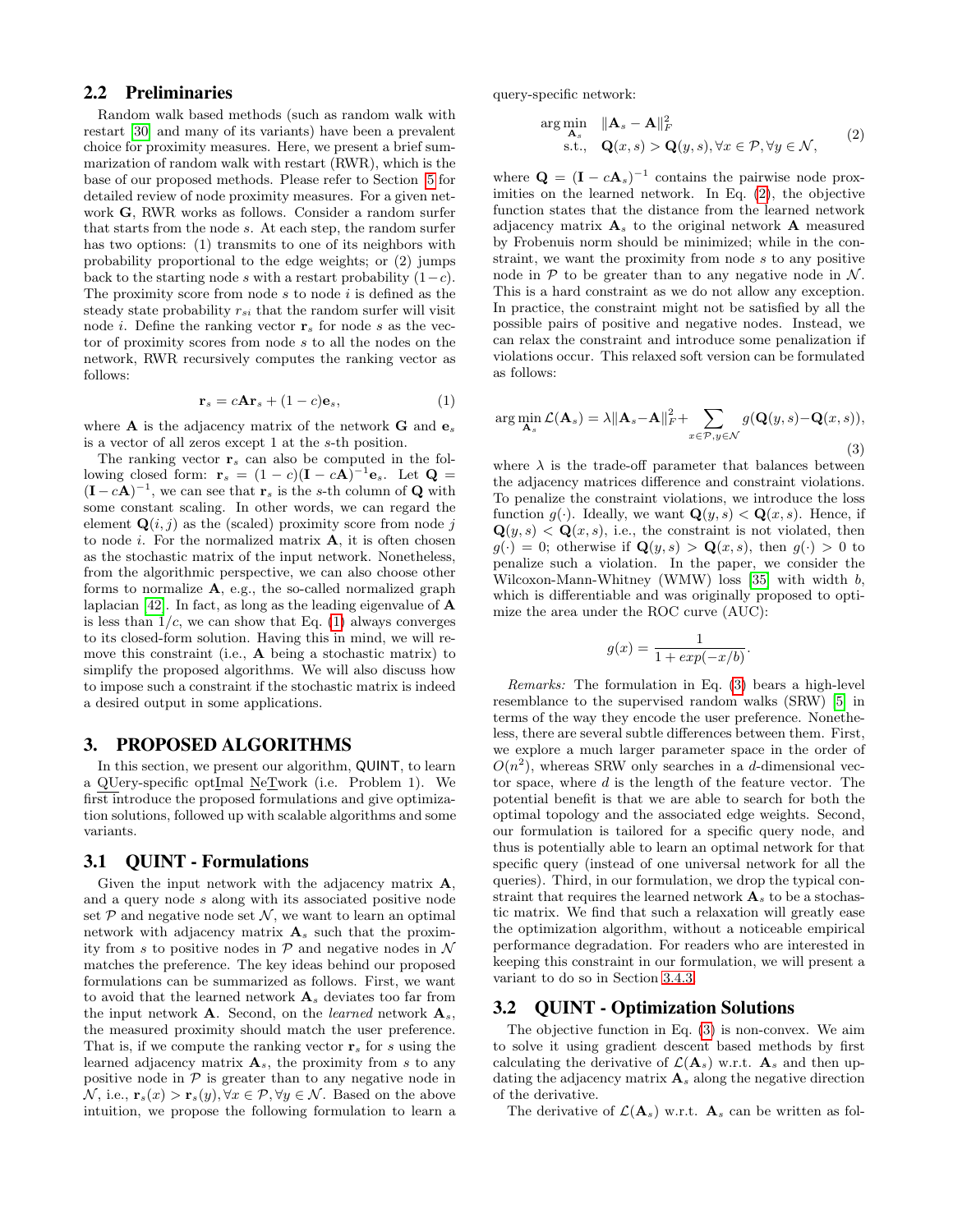<span id="page-3-0"></span>

Figure 1: Update on  $\mathbf{A}_s(i, j)$ .

lows:

$$
\frac{\partial \mathcal{L}(\mathbf{A}_s)}{\partial \mathbf{A}_s} = 2\lambda(\mathbf{A}_s - \mathbf{A}) + \sum_{x \in \mathcal{P}, y \in \mathcal{N}} \frac{\partial g(\mathbf{Q}(y, s) - \mathbf{Q}(x, s))}{\partial \mathbf{A}_s}
$$
  
=  $2\lambda(\mathbf{A}_s - \mathbf{A}) + \sum_{x, y} \frac{\partial g(d_{yx})}{\partial d_{yx}} \left(\frac{\partial \mathbf{Q}(y, s)}{\partial \mathbf{A}_s} - \frac{\partial \mathbf{Q}(x, s)}{\partial \mathbf{A}_s}\right),$  (4)

where we denote  $d_{yx} = \mathbf{Q}(y, s) - \mathbf{Q}(x, s)$  and we apply chain rule in the second step. The WMW loss function is differentiable and its derivative is computed as:  $\frac{\partial g(d_{yx})}{\partial d_{yx}}$  =  $\frac{1}{b}g(d_{yx})(1-g(d_{yx}))$ . To compute the derivative of  $\frac{\partial \mathbf{Q}(y,s)}{\partial \mathbf{A}_s}$ . is more involved, since  $Q$  is an inverse of a matrix, which itself is a function of As.

From the basic identity for derivatives of a matrix inverse [\[24\]](#page-9-16), we have that:

$$
\frac{\partial \mathbf{Q}}{\partial \mathbf{A}_s(i,j)} = -\mathbf{Q} \frac{\partial (\mathbf{I} - c\mathbf{A}_s)}{\partial \mathbf{A}_s(i,j)} \mathbf{Q} = c\mathbf{Q} \mathbf{J}^{ij} \mathbf{Q},\tag{5}
$$

where  $1 \leq i \leq n, 1 \leq j \leq n$ , and  $\mathbf{J}^{i,j}$  is a single-entry matrix with  $J(i, j) = 1$  and zeros everywhere else.

Based on the above equation, we have that

$$
\frac{\partial \mathbf{Q}(x,s)}{\partial \mathbf{A}_s(i,j)} = c\mathbf{Q}(x,i)\mathbf{Q}(j,s).
$$
 (6)

The intuition behind the formulation is that the update to  $\mathbf{A}_s(i, j)$  is proportional to the product of the proximity from  $i$  to  $x$  and the proximity from  $s$  to  $j$ . In other words, if i is a close neighbor of x (i.e., large  $\mathbf{Q}(x, i)$ ) and j is a close neighbor of s (i.e., large  $\mathbf{Q}(j,s)$ ), as illustrated in Figure [1,](#page-3-0) then  $\mathbf{A}_s(i, j)$  will have a relatively large update. This makes sense since a larger increase on  $\mathbf{A}_s(i, j)$  (i.e., a pair of close neighbors of the query node s and a positive node  $x$ , respectively) will increase the chance of reaching  $x$ from s by random walks (i.e., increasing  $\mathbf{Q}(x, s)$  measured on the updated adjacency matrix  $A_s$ ).

Following this, we can compute the derivative of  $\frac{\partial \mathbf{Q}(x,s)}{\partial \mathbf{A}}$ as:

$$
\frac{\partial \mathbf{Q}(x,s)}{\partial \mathbf{A}_s} = c[\mathbf{Q}(x,i)\mathbf{Q}(j,s)]_{1 \le i \le n, 1 \le j \le n} = c\mathbf{Q}(x,:)' \mathbf{Q}(:,s)'. \tag{7}
$$

Similarly, the derivative of  $\frac{\partial \mathbf{Q}(y,s)}{\partial \mathbf{A}_s}$  can be computed as:

$$
\frac{\partial \mathbf{Q}(y,s)}{\partial \mathbf{A}_s} = c\mathbf{Q}(y,:)' \mathbf{Q}(:,s)'. \tag{8}
$$

Therefore, the derivative of  $\mathcal{L}(\mathbf{A}_s)$  w.r.t.  $\mathbf{A}_s$  can be rewrit-

ten as follows:

<span id="page-3-2"></span>
$$
\frac{\partial \mathcal{L}(\mathbf{A}_s)}{\partial \mathbf{A}_s} = 2\lambda(\mathbf{A}_s - \mathbf{A}) + \sum_{x,y} \frac{\partial g(d_{yx})}{\partial d_{yx}} \left(\frac{\partial \mathbf{Q}(y,s)}{\partial \mathbf{A}_s} - \frac{\partial \mathbf{Q}(x,s)}{\partial \mathbf{A}_s}\right)
$$
  
= 2\lambda(\mathbf{A}\_s - \mathbf{A}) + \sum\_{x,y} c \frac{\partial g(d\_{yx})}{\partial d\_{yx}} (\mathbf{Q}(y,:)' - \mathbf{Q}(x,:)')\mathbf{Q}(:,s)' (9)

.

The above optimization solution for the query-specific network learning is summarized in Algorithm [1.](#page-3-1) From the algorithm we can see that, we not only update the weights of existing edges, but might also add an unseen edge and/or remove a noisy edge during the update (i.e., changing the original topology).

<span id="page-3-1"></span>Algorithm 1 QUINT– Learning a Query-Specific Optimal Network

**Input:** (1) the initial network adjacency matrix  $\mathbf{A}$ ,

- $(2)$  a query node s,
- (3) a positive node set  $\mathcal P$
- (4) a negative node set  $\mathcal N$
- (5) parameters c,  $\lambda$ , b, and step size  $\eta$ .

**Output:** The adjacency matrix  $A_s$  of the optimal network specific to query s.

- 1: Initialize  $\mathbf{A}_s = \mathbf{A}$ ;
- 2: while not converged do
- 3: for each positive node x from  $P$  do
- 4: **for** each negative node y from  $\mathcal N$  do
- <span id="page-3-5"></span><span id="page-3-4"></span>5: Compute  $\mathbf{Q}(:,s), \mathbf{Q}(y,:)$  and  $\mathbf{Q}(x,:)$ ;
- 6: Compute  $c \frac{\partial g(d_{yx})}{\partial d_{yx}} (\mathbf{Q}(y, :)' \mathbf{Q}(x, :)') \mathbf{Q}(:, s)';$
- 7: end for
- 8: end for
- 9: Compute the derivative  $\frac{\partial \mathcal{L}(\mathbf{A}_s)}{\partial \mathbf{A}_s}$  by Eq [\(9\)](#page-3-2);
- 10: Update  $\mathbf{A}_s = \mathbf{A}_s \eta \cdot \frac{\partial \mathcal{L}(\mathbf{A}_s)}{\partial \mathbf{A}_s};$
- 11: end while
- 12: **return** the learned network adjacency matrix  $A_s$ ;

We summarize complexities of Algorithm [1](#page-3-1) in Theorem [1.](#page-3-3)

<span id="page-3-3"></span>THEOREM 1. (Time and Space Complexities of Algorithm [1\)](#page-3-1). Algorithm [1](#page-3-1) takes  $O(T_1|\mathcal{P}|\cdot|\mathcal{N}|(T_2m+n^2))$  time, where  $T_1$  is the number of iterations to convergence, and  $T_2$  is the number of iterations in the power method for computing ranking vector. It takes additional  $O(n^2)$  space.

PROOF. The inner loop, line [5](#page-3-4) and line [6,](#page-3-5) is executed  $|\mathcal{P}|\cdot|\mathcal{N}|$  times. For line [5,](#page-3-4) it would be too expensive  $(O(n^3))$ to first compute  $\mathbf{Q} = (\mathbf{I} - c\mathbf{A}_s)^{-1}$ . Instead, we can use power method to extract the corresponding column of Q by Eq. [\(1\)](#page-2-1) and this line would take  $O(T_2m)$  time, where  $T_2$ is the number of iterations in the power method and  $m$  is the number of edges. Line [6](#page-3-5) involves a multiplication of a column vector and a row vector, which would take  $O(n^2)$ . As a result, the overall time complexity is  $O(T_1|\mathcal{P}|\cdot|\mathcal{N}|(T_2m +$  $n^2$ )), where  $T_1$  is the number of iterations to convergence. The two vectors in the multiplication are dense and their multiplication would result in an  $n \times n$  dense matrix, taking  $O(n^2)$  additional space.

#### 3.3 QUINT - Scale-up for Online Queries

To learn an optimal network for one query using Algo-rithm [1,](#page-3-1) it would take  $O(T_1|\mathcal{P}|\cdot |\mathcal{N}|(T_2m+n^2))$ , which is not scalable to large real network data (usually in the order of millions or billions of nodes/edges), not to mention that it practically eliminates the possibility to conduct learning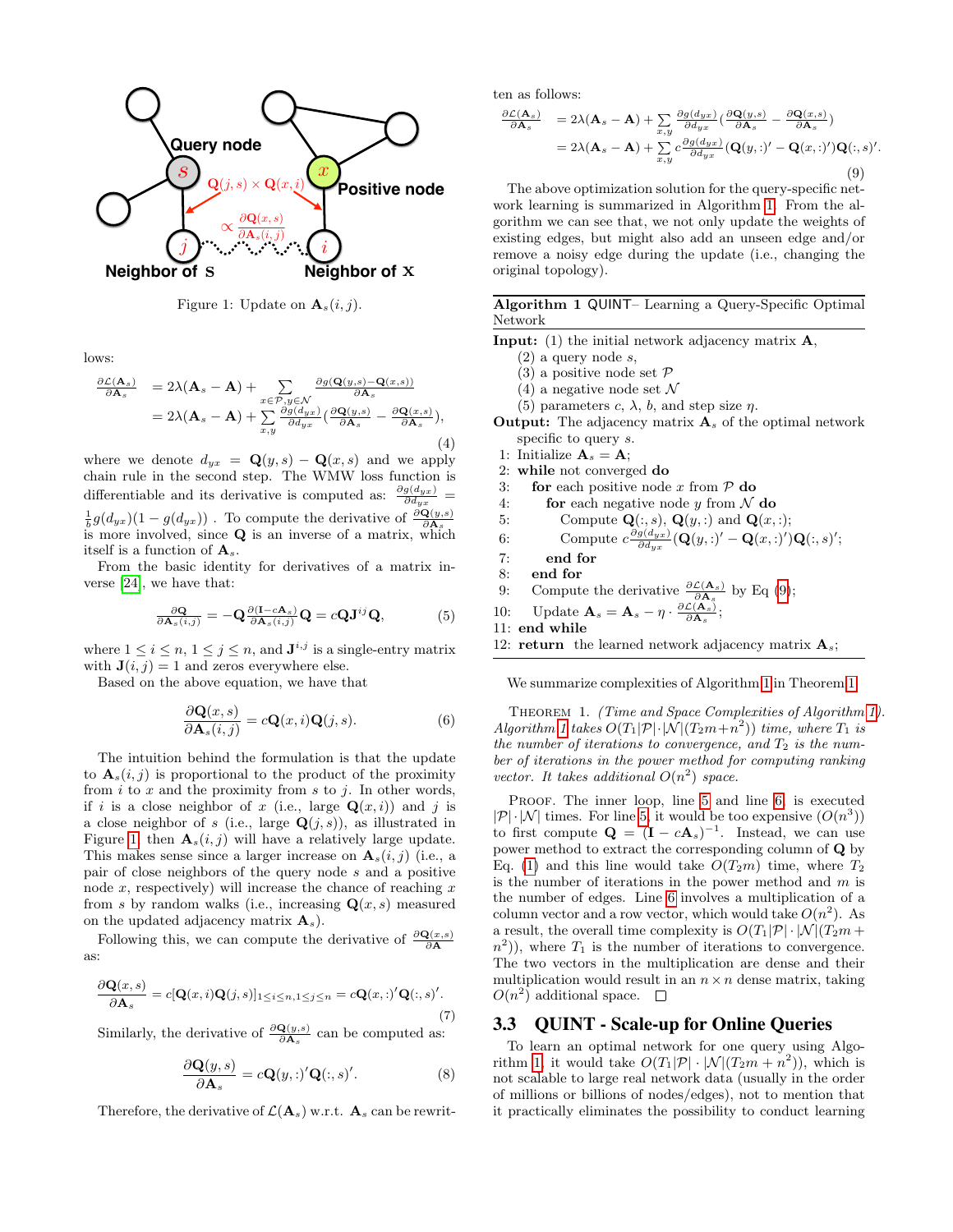in on-line stage. In this subsection, we introduce an effective on-line algorithm to learn the optimal network for each query. The key idea behind the fast solution is that the optimal network can be approximated by a rank-one perturbation to the original network. If we observe more closely at the derivative of  $\mathcal{L}(\mathbf{A}_s)$  w.r.t.  $\mathbf{A}_s$  in Eq. [\(9\)](#page-3-2), the second term (the summation over x and y) is exactly a matrix of rank one for a specific query.

Following the rank-one perturbation assumption, we can approximate the optimal network as  $\mathbf{A}_s = \mathbf{A} + \mathbf{fg}'$ , where f and  $g$  are *n*-dimensional vectors we want to learn. Having this, we can formulate our optimal network learning with rank-one perturbation as follows:

$$
\arg\min_{\mathbf{f},\mathbf{g}} \mathcal{L}(\mathbf{f},\mathbf{g}) = \lambda \|\mathbf{f}\mathbf{g}'\|_F^2 + \beta (\|\mathbf{f}\|^2 + \|\mathbf{g}\|^2) + \sum_{x \in \mathcal{P}, y \in \mathcal{N}} g(\mathbf{Q}(y,s) - \mathbf{Q}(x,s)), \quad (10)
$$

where  $\lambda$  and  $\beta$  are the trade-off parameters. Notice that in this formulation,  $\mathbf{Q} = (\mathbf{I} - c\mathbf{A} - c\mathbf{fg}')^{-1}$  is a function of both f and g.

We apply an alternating strategy to solve the above formulation. Let us first fix g and solve for f. The derivative of  $\mathcal{L}(\mathbf{f})$  w.r.t.  $\mathbf{f}$  can be written as follows:

$$
\frac{\partial \mathcal{L}(\mathbf{f})}{\partial \mathbf{f}} = 2\lambda \mathbf{fg}'\mathbf{g} + 2\beta \mathbf{f} + \sum_{x \in \mathcal{P}, y \in \mathcal{N}} \frac{\partial g(\mathbf{Q}(y, s) - \mathbf{Q}(x, s))}{\partial \mathbf{f}} \n= 2\lambda \mathbf{fg}'\mathbf{g} + 2\beta \mathbf{f} + \sum_{x, y} \frac{\partial g(d_{yx})}{\partial d_{yx}} \left( \frac{\partial \mathbf{Q}(y, s)}{\partial \mathbf{f}} - \frac{\partial \mathbf{Q}(x, s)}{\partial \mathbf{f}} \right),
$$
\n(11)

where we denote  $d_{yx} = \mathbf{Q}(y, s) - \mathbf{Q}(x, s)$ . The question now becomes how to compute the derivative  $\frac{\partial \mathbf{Q}(x,s)}{\partial \mathbf{f}}$ .

Again, according to the basic identity for derivative of a matrix inverse, we have the following:

$$
\frac{\partial \mathbf{Q}}{\partial \mathbf{f}(i)} = -\mathbf{Q} \frac{\partial (\mathbf{I} - c\mathbf{A} - c\mathbf{f}\mathbf{g}')}{\partial \mathbf{f}(i)} \mathbf{Q} = c\mathbf{Q} \mathbf{e}_i \mathbf{g}' \mathbf{Q}.
$$
 (12)

Following this, we obtain

$$
\frac{\partial \mathbf{Q}(x,s)}{\partial \mathbf{f}(i)} = c\mathbf{Q}(x,i)\mathbf{Q}(:,s)'\mathbf{g}.
$$
 (13)

Now, we can compute the derivative  $\frac{\partial \mathbf{Q}(x,s)}{\partial \mathbf{f}}$  as follows:

$$
\frac{\partial \mathbf{Q}(x,s)}{\partial \mathbf{f}} = c[\mathbf{Q}(x,i)\mathbf{Q}(:,s)'\mathbf{g}]_{1 \le i \le n} = c\mathbf{Q}(x,:)'\mathbf{Q}(:,s)'\mathbf{g}.
$$
 (14)

Therefore, the derivative of  $\mathcal{L}(\mathbf{f})$  w.r.t.  $\mathbf{f}$  can be computed as follows:

<span id="page-4-0"></span>
$$
\frac{\mathcal{L}(\mathbf{f})}{\partial \mathbf{f}} = 2\lambda \mathbf{fg}'\mathbf{g} + 2\beta \mathbf{f} + \sum_{x,y} \frac{\partial g(d_{yx})}{\partial d_{yx}} \left( \frac{\partial \mathbf{Q}(y,s)}{\partial \mathbf{f}} - \frac{\partial \mathbf{Q}(x,s)}{\partial \mathbf{f}} \right)
$$
  
=  $2\lambda \mathbf{fg}'\mathbf{g} + 2\beta \mathbf{f} + \sum_{x,y} c \frac{\partial g(d_{yx})}{\partial d_{yx}} (\mathbf{Q}(y,:)' - \mathbf{Q}(x,:)') (\mathbf{Q}(:,s)'\mathbf{g}).$  (15)

The computation for the derivative of  $\mathcal{L}(\mathbf{g})$  w.r.t.  $\mathbf{g}$  is similar to Eq. [\(15\)](#page-4-0) with f substituted with g and g substituted with f.

We summarize the above optimization solution for optimal network learning with rank-one perturbation in Algorithm [2,](#page-4-1) along with its complexity analysis in Theorem [2.](#page-4-2)

<span id="page-4-2"></span>THEOREM 2. (Time and Space Complexities of Algorithm [2\)](#page-4-1). Algorithm [2](#page-4-1) takes  $O(T_1|\mathcal{P}|\cdot|\mathcal{N}|(T_2m+n))$  time, where  $T_1$  is

### <span id="page-4-1"></span>Algorithm 2 QUINT-rankOne – Learning a Query-Specific Optimal Network

- **Input:** (1) the initial network adjacency matrix  $\mathbf{A}$ ,
	- $(2)$  a query node s,
	- (3) a positive node set  $\mathcal P$
	- $(4)$  a negative node set N
	- (5) parameters c,  $\lambda$ ,  $\beta$ ,  $b$ , and step size  $\eta$ .
- Output: The rank-one perturbation to the network f and g.
- 1: Initialize f and g;
- 2: while not converged do
- 3: for each positive node x from  $P$  do
- 4: **for** each negative node y from  $\mathcal N$  do
- <span id="page-4-4"></span><span id="page-4-3"></span>5: Compute  $\mathbf{Q}(:,s), \mathbf{Q}(y, :)$  and  $\mathbf{Q}(x, :);$
- 6: Compute  $c \frac{\partial g(d_{yx})}{\partial d_{yx}} (\mathbf{Q}(y,:)' \mathbf{Q}(x,:)') (\mathbf{Q}(:, s)'\mathbf{g});$
- 7: end for
- 8: end for
- 9: Compute the derivative  $\frac{\partial \mathcal{L}(\mathbf{f})}{\partial \mathbf{f}}$  by Eq [\(15\)](#page-4-0);
- 10: Compute the derivative  $\frac{\partial \mathcal{L}(\mathbf{g})}{\partial \mathbf{g}}$ ;
- 11: Update  $\mathbf{f} = \mathbf{f} \eta \cdot \frac{\partial \mathcal{L}(\mathbf{f})}{\partial \mathbf{f}}$ ;
- 12: Update  $\mathbf{g} = \mathbf{g} \eta \cdot \frac{\partial \mathcal{L}(\mathbf{g})}{\partial \mathbf{g}}$ ;
- 13: end while
- 14: return the learned rank-one perturbations f and g;

the number of iterations to convergence, and  $T_2$  is the number of iterations in the power method for computing ranking vector. It takes additional  $O(n)$  space.

PROOF. The inner loop, line [5](#page-4-3) and line [6,](#page-4-4) is executed  $|\mathcal{P}|\cdot$  $|\mathcal{N}|$  times. For line [5,](#page-4-3) we can use power method to extract the corresponding column of  $Q$  by Eq.  $(1)$  and this line would take  $O(T_2m)$  time, where  $T_2$  is the number of iterations in the power method. Line [6](#page-4-4) takes  $O(n)$ . As a result, the overall time complexity is  $O(T_1|\mathcal{P}|\cdot |\mathcal{N}|(T_2m+n))$ , where  $T_1$ is the number of iterations to convergence. The additional space takes  $O(n)$ , i.e., the length of the vectors.  $\Box$ 

Remarks: The major computational overhead of Algorithm [2](#page-4-1) comes from line [5](#page-4-3) to extract certain columns of **Q**, which leads to an  $O(T_2m)$  complexity. In the next subsection, we propose additional ways to further speed up the algorithm to scale linearly and even sub-linearly on n.

## 3.4 QUINT - Variants

In this subsection, we first provide several ways to further speed up the proposed algorithm to scale linearly and even sub-linearly; and then point out a way to satisfy stochasticity of the output and to learn the decay factor c in RWR.

#### *3.4.1 Variant #1: Taylor Approximation for* Q

As we mentioned above, the major time complexity of Algorithm [2](#page-4-1) is due to the extraction of certain columns of Q using the power method. In fact, we could approximate Q using Taylor approximation as follows:

<span id="page-4-5"></span>
$$
\mathbf{Q} = (\mathbf{I} - c\mathbf{A})^{-1} \n\approx \mathbf{I} + \sum_{i=1}^{k} c^{k} \mathbf{A}^{k}.
$$
\n(16)

If we use first order Taylor approximation, i.e.  $k = 1$  in Eq. [\(16\)](#page-4-5), line [5](#page-4-3) in Algorithm [2](#page-4-1) would only take  $O(n)$  instead of  $O(T_2m)$ . Therefore, the overall time complexity of Algorithm [2](#page-4-1) can be reduced to  $O(T_1|\mathcal{P}|\cdot |\mathcal{N}|n)$ .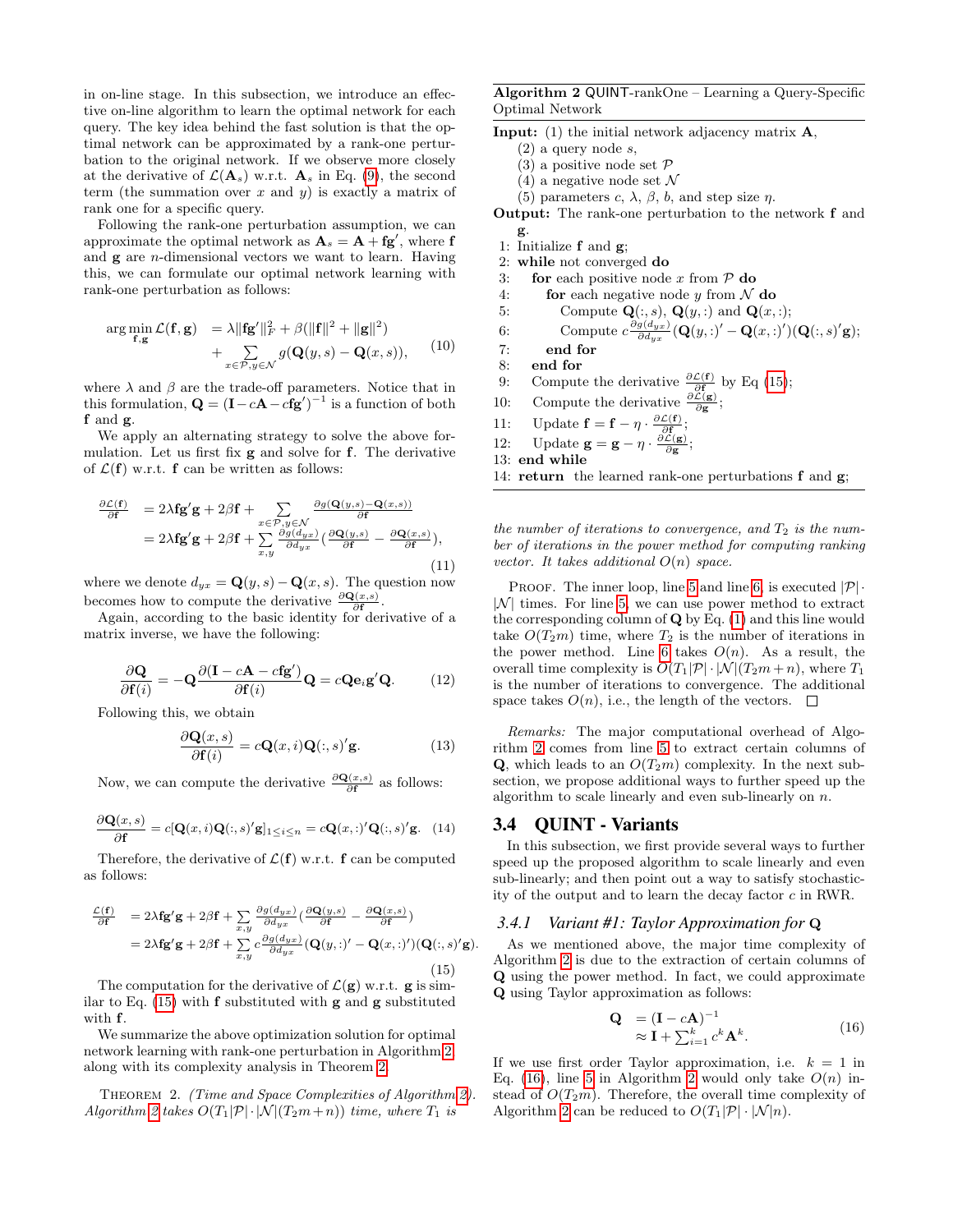#### *3.4.2 Variant #2: Localized Rank-One Perturbation*

It is often not necessary to update the global adjacency matrix, instead, we could focus on certain local zones in the network that will play a more important role to the proximities from the query node s.

In particular, we would update the local structure in the neighborhood of the query node as well as the neighborhood of the preference sets. Denote the neighborhood of node s (including s) by  $\mathbb{N}(s) = \{z | (z, s) \in \mathbf{E}\} \cup \{s\}$  and denote the neighborhood of the positive and negative nodes by  $\mathbb{N}(\mathcal{P}, \mathcal{N}) = \{z | z \in \mathbb{N}(x) \text{ or } z \in \mathbb{N}(y), \forall x \in \mathcal{P}, \forall y \in \mathcal{P}\}$  $\mathcal{N}$ . When we update f using Eq. [\(15\)](#page-4-0), we only need to update  $f(i), i \in \mathbb{N}(s)$ . Similarly, when we update  $g$ , we only need to update  $g(i), i \in \mathbb{N}(\mathcal{P}, \mathcal{N})$ . This will further bring down the time complexity of Algorithm [2](#page-4-1) to  $O(T_1|\mathcal{P}|\cdot)$  $|\mathcal{N}|$  max $(|\mathbb{N}(s)|, |\mathbb{N}(\mathcal{P}, \mathcal{N})|)$  (Theorem [3\)](#page-5-2).

<span id="page-5-2"></span>THEOREM 3. (Time Complexity of QUINT-rankOne with First-order Taylor Approximation and Localized Rank-One Perturbation.) If we use first-order Taylor approximation for Q and localized rank-one perturbation in QUINT-rankOne, it would take  $O(T_1|\mathcal{P}|\cdot|\mathcal{N}|\max(|\mathbb{N}(s)|, |\mathbb{N}(\mathcal{P},\mathcal{N})|))$  to learn the optimal network.

PROOF. Omitted for brevity.  $\square$ 

#### <span id="page-5-1"></span>*3.4.3 Variant #3: Stochastic Matrix* A<sup>s</sup>

As mentioned earlier, we do not require the learned network  $A_s$  to be a stochastic matrix, which largely eases the optimization process. If a stochastic matrix is indeed the desired output network, we can naturally modify the proposed algorithms to fulfill it. To be specific, immediately following the gradient descent step in the proposed algorithms, we introduce a simplex projection operation for each column of  $A_s$  [\[33\]](#page-9-17). In this way, we ensure that matrix  $A_s$  is always a valid stochastic matrix. However, we do not observe a noticeable empirical improvement by the simplex projection operation, yet it introduces an additional  $O(n^2 \log n)$  (since we need to do so for  $n$  columns) into the overall time complexity. Therefore, we do not recommend it in practice.

#### *3.4.4 variant #4: Learning Decay Factor in RWR*

An important parameter in RWR is the decay factor c, which is usually manually set. As a side product, our proposed methods naturally provide a way to learn the parameter c. In this setting, we assume the network structure  $A$ is known and fixed, and we have the following optimization formulation:

$$
\arg\min_{c} \mathcal{L}(c) = \sum_{x \in \mathcal{P}, y \in \mathcal{N}} g(\mathbf{Q}(y, s) - \mathbf{Q}(x, s)).
$$

The key to the above optimization problem is to calculate the derivative of  $\mathcal{L}(c)$  w.r.t. c. We have that

$$
\begin{array}{rcl}\n\frac{\partial \mathcal{L}(c)}{\partial c} & = & \sum_{x \in \mathcal{P}, y \in \mathcal{N}} \frac{\partial g(\mathbf{Q}(y, s) - \mathbf{Q}(x, s))}{\partial c} \\
& = & \sum_{x, y} \frac{\partial g(d_{yx})}{\partial d_{yx}} \left( \frac{\partial \mathbf{Q}(y, s)}{\partial c} - \frac{\partial \mathbf{Q}(x, s)}{\partial c} \right).\n\end{array}
$$

Again, we have the following identity

$$
\frac{\partial \mathbf{Q}}{\partial c} = -\mathbf{Q} \frac{\partial (\mathbf{I} - c\mathbf{A})}{\partial c} \mathbf{Q} = \mathbf{Q} \mathbf{A} \mathbf{Q}.
$$

Following this, we can get

$$
\frac{\partial \mathbf{Q}(x,s)}{\partial c} = \mathbf{Q}(x,:)\mathbf{AQ}(:,s).
$$

The derivative of  $\mathcal{L}(c)$  w.r.t. c becomes

$$
\frac{\partial \mathcal{L}(c)}{\partial c} = \sum_{x,y} \frac{\partial g(d_{yx})}{\partial d_{yx}} \left( \frac{\partial \mathbf{Q}(y,s)}{\partial c} - \frac{\partial \mathbf{Q}(x,s)}{\partial c} \right)
$$
  
= 
$$
\sum_{x,y} \frac{\partial g(d_{yx})}{\partial d_{yx}} (\mathbf{Q}(y,:) - \mathbf{Q}(x,:)) \mathbf{A} \mathbf{Q}(:,s).
$$

We omit the detailed algorithm description for learning the parameter  $c$  due to the space limit.

# <span id="page-5-0"></span>4. EMPIRICAL EVALUATIONS

In this section, we design and conduct experiments mainly to answer the following questions:

- Effectiveness: How effective are the proposed algorithms for learning a query-specific optimal network?
- *Efficiency:* How fast and scalable are the proposed algorithms?

# 4.1 Datasets

We test our algorithms on a diverse set of real-world network datasets, including collaboration networks, social networks, infrastructure networks, etc. The statistics of all the datasets used are summarized in Table [2.](#page-6-1)

Collaboration Networks. We use four collaboration networks from arXiv preprint archive<sup>[1](#page-5-3)</sup>. In the networks, the nodes are authors and an edge exists between two authors if they have co-authored the same paper. We consider such collaboration networks from four areas of Physics: Astrophysics (Astro-Ph), general relativity and quantum cosmology  $(GR-QC)$ , high energy physics theory  $(Hep-TH)$  and high energy physics phenomenology (Hep-PH).

SOCIAL NETWORKS. Here, nodes are users and edges indicate social relationships. Among them, *Last.fm* provides a music streaming and recommendation service and users can befriend with each other. LiveJournal provides social networking service where users can write a blog, journal or diary. *LinkedIn* provides social networking service to professionals and helps people find the right position. Twitter is a popular micro-blogging website where people can follow each other. Email-Enron is a communication network that covers around half million email communications [\[17\]](#page-9-18). The nodes are email addresses and an edge exists between two nodes if they have communicated through emails.

INFRASTRUCTURE NETWORKS. Oregon is a network of routers in Autonomous Systems (AS) inferred from Oregon route-views between March 31, 2001 and May 26, 2001 [\[17\]](#page-9-18). Airport network represents one month of internal US air traffic links between  $2,833$  $2,833$  airports<sup>2</sup>.

SPORTS NETWORKS. NBA dataset contains NBA and ABA statistics from the year of 1946 to the year of 2009 [\[18\]](#page-9-19). The nodes are players and two players have an edge if they played in the same team before.

BIOLOGY NETWORKS. Gene is a human gene regulatory network obtained based on gene expression profiles  $3$ . Protein is a network of proteins obtained by BLAST algorithm [\[4\]](#page-9-20) for comparing the sequence similarity.

#### 4.2 Experiment Setup

We test the effectiveness of our query-specific optimal network learning algorithms in the task of *link prediction* – to

<span id="page-5-3"></span> $\frac{1}{2}$ http://arxiv.org/

<span id="page-5-4"></span><sup>2</sup> [http://www.levmuchnik.net/Content/Networks/](http://www.levmuchnik.net/Content/Networks/NetworkData.html) [NetworkData.html](http://www.levmuchnik.net/Content/Networks/NetworkData.html)

<span id="page-5-5"></span><sup>3</sup>[http://www.cise.ufl.edu/research/sparse/matrices/](http://www.cise.ufl.edu/research/sparse/matrices/Belcastro/human_gene2.html) [Belcastro/human](http://www.cise.ufl.edu/research/sparse/matrices/Belcastro/human_gene2.html) gene2.html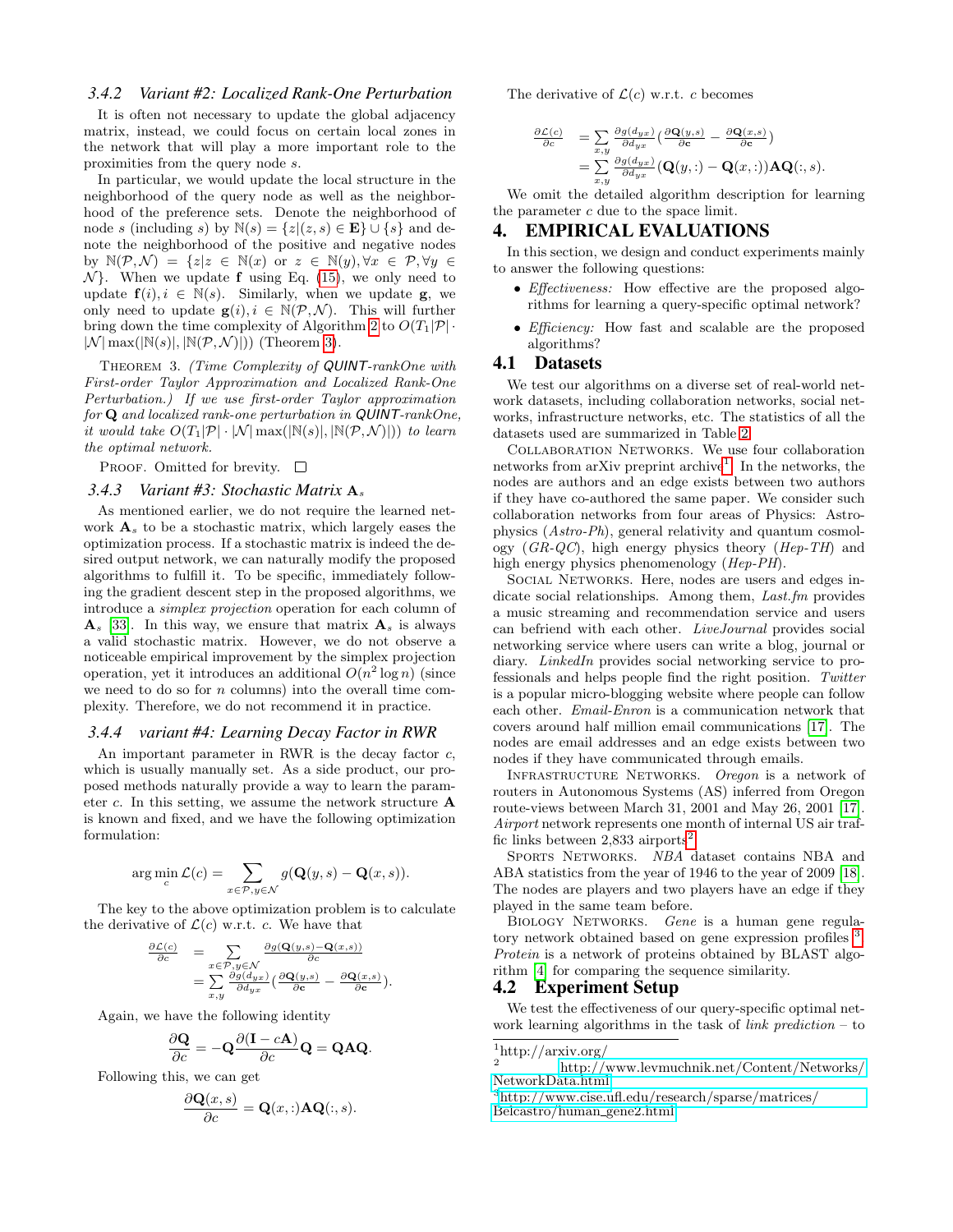Table 2: Statistics of the datasets.

<span id="page-6-1"></span>

| Category              | Network     | $#$ Nodes  | # Edges       |
|-----------------------|-------------|------------|---------------|
| <b>COLLABORATION</b>  | Astro-Ph    | 19.144     | 198,110       |
|                       | $GR-OC$     | 5,242      | 14,496        |
|                       | $Hep-TH$    | 10,700     | 25,997        |
|                       | $Hep-PH$    | 12,527     | 118,515       |
| <b>SOCIAL</b>         | Email-Enron | 36,692     | 183,831       |
|                       | Last.fm     | 136,420    | 1,685,524     |
|                       | LiveJournal | 3,017,286  | 87,037,567    |
|                       | LinkedIn    | 6,726,011  | 19,360,690    |
|                       | Twitter     | 40,171,624 | 1,468,365,182 |
| <b>INFRASTRUCTURE</b> | Oregon      | 7,352      | 15,665        |
|                       | Airport     | 2,833      | 7,602         |
| <b>SPORTS</b>         | NBA         | 3.924      | 126,994       |
| <b>BIOLOGY</b>        | Gene        | 14,340     | 43,588        |
|                       | Protein     | 2,712      | 25,979        |

predict links in the network that will be created in the future. We reserve half of the edges as the training set (i.e., the observed network) and the rest as testing set and for choosing the positive and negative node sets. In particular, for each query node s, we choose 5 positive nodes to which it has an edge and 5 negative nodes to which it has no edge. To simulate the noisy edges, we add edges from the query node to its negative nodes with weight 1 and edges from the neighborhood of the query node to the neighborhood of the negative nodes with weight 0.1.

Evaluation metrics: We quantify the performance for link prediction using several metrics. Among them, Mean Average Precision (MAP) [\[36\]](#page-9-21) measures the overall performance based on precision at different recall levels. Mean Percentage Ranking (MPR) [\[13\]](#page-9-22) computes the average percentileranking over all node pairs (e.g., a percentile-ranking 0% means that connected node has the highest ranking score). Half-Life Utility (HLU) [\[8\]](#page-9-23) estimates how likely a node will connect to the nodes in the ranking list, and the likelihood would decay exponentially as the rank increases.

In addition, we also consider the commonly used Area under the ROC curve (AUC), Precision@K, and Recall@K. Ideally, we want to achieve lower MPR value and higher values on other metrics.

Repeatability of Experimental Results. All the datasets are publicly available. We will release the code of the proposed algorithms through authors' website. For all the results reported, we set  $\lambda = \beta = 0.1$  and  $b = 1$ . The experiments are performed on a Windows machine with four 3.5GHz Intel Cores and 256GB RAM.

# 4.3 Effectiveness Results

We perform the effectiveness comparisons with the following methods:

- 1. Random Walk with Restart (RWR): perform RWR on the network with no side information used.
- 2. Common Neighbors: count the number of common neighbors as ranking scores.
- 3. Adamic/Adar [\[1\]](#page-8-2): similar to Common Neighbors but with more weights given to those common neighbors with fewer degrees.
- 4. Supervised Random Walk (SRW) [\[5\]](#page-9-9): learn a function that assigns weights to edges. For an edge, we use its two nodes' degrees and number of their common neighbors as features.
- 5. wiZAN Dual [\[36\]](#page-9-21): incorporate node similarities into one-class collaborative filtering.
- 6. ProSIN [\[32\]](#page-9-12): refine the network structure in response to the user feedback.
- 7. QUINT-Basic: use the power method to extract columns of Q in Algorithm [1.](#page-3-1)
- 8. QUINT-Basic1st: use first order Taylor approximation of Q for the columns extraction in Algorithm [1.](#page-3-1)
- 9. QUINT-rankOne: use first order Taylor approximation of Q for the columns extraction in Algorithm [2.](#page-4-1)

The effectiveness comparison results across a diverse set of networks on the six evaluation metrics are shown from Figure [2](#page-7-0) to Figure [6.](#page-7-1) We have the following observations: (1) our QUINT family algorithms consistently outperform other comparison methods across all the datasets on all the six evaluation metrics. For example, on the Astro dataset, compared with the best competitor ProSIN, QUINT-rankOne is 21.4% higher on MAP, 13.5% higher on HLU. (2) The QUINT-Basic1st and QUINT-rankOne share a similar performance as QUINT-Basic, indicating that both approximation strategies are effective.

We also perform a t-test between the MAP results of QUINT-rankOne and the best competitor ProSIN on Astro. The p-value is 3.7e-44, which suggests the improvement of the proposed methods is indeed statistically significant.

#### 4.4 Efficiency Results

Scalability: We show the running time per query vs. number of nodes  $(n)$  and edges  $(m)$  on the LinkedIn, LiveJournal and Twitter networks from Figure [8](#page-8-3) to Figure [13.](#page-8-4) We do not report the running time of QUINT-Basic on Twitter dataset because of "out of memory" error  $(O(n^2))$  space complexity). Our QUINT-rankOne algorithm scales sub-linearly w.r.t. to both  $n$  and  $m$  on LinkedIn and Twitter, while scales linearly w.r.t. to n and m on *LiveJournal*. This is in accordance with our complexity analysis, since QUINT-rankOne is linear w.r.t. to the size of neighborhood of the query as well as positive and negative nodes, which is at most linear w.r.t. n and m. In addition, it only takes  $\sim$  0.34s for QUINTrankOne to process one query on the largest dataset (i.e. Twitter) with  $\sim$  1.4 billion edges and  $\sim$  40 million nodes.

# <span id="page-6-0"></span>5. RELATED WORK

In this section, we review the related work.

Node Proximity and RWR. Measuring node proximity in a network is an important task in many real applications, ranging from computer vision [\[23\]](#page-9-0), e-commerce [\[10,](#page-9-1) [9\]](#page-9-2), social networks [\[28,](#page-9-3) [29,](#page-9-4) [11\]](#page-9-24), software engineering [\[27\]](#page-9-5), disaster management [\[41\]](#page-9-6) to biology [\[22\]](#page-9-7) and epidemiology [\[31\]](#page-9-8). The state of the art has mostly focused on best exploring the topology information for measuring the proximity. Among others, the random walk based methods have gained prevalence largely due to its superiority in capturing the multiple weighted relationships between nodes. Despite their successes, several limitations still exist.

First  $(Q1)$ , most of the existing works assume a fixed network topology along with its associated edge weights, although the real networks could be incomplete and noisy. For this reason, Agarwal et al. [\[3,](#page-9-10) [2\]](#page-8-0) propose to compute the global rankings of nodes in a network by learning the edge weights; Backstrom and Leskovec [\[5\]](#page-9-9) propose to learn the optimal edge weights based on the node and edge attributes/features. However, these methods still assume the topology of the given network is fixed. Another work proposes to use side information to refine the network topology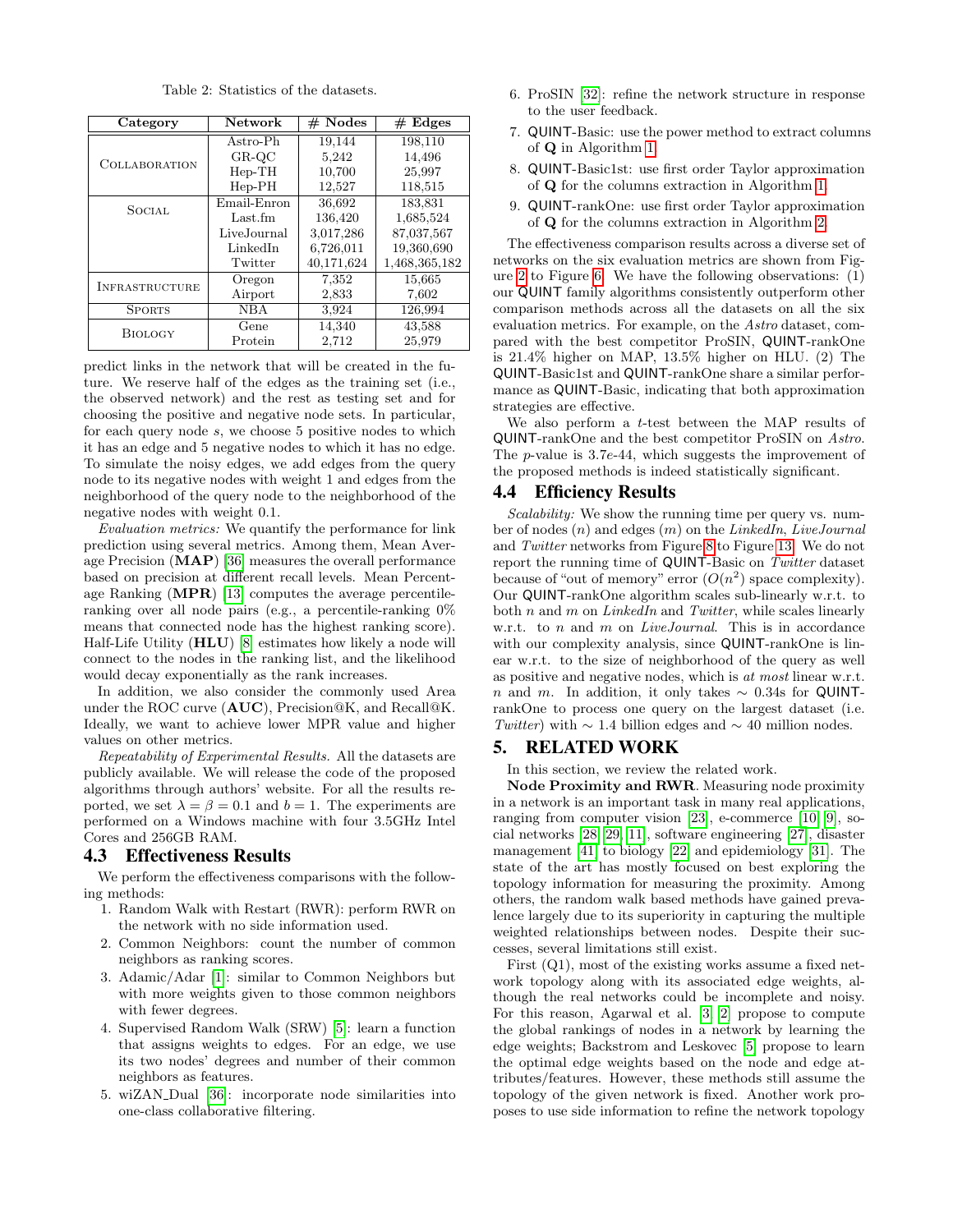<span id="page-7-0"></span>

<span id="page-7-1"></span>Figure 7: MPR performance comparisons on different network datasets. Lower is better. Best viewed in color.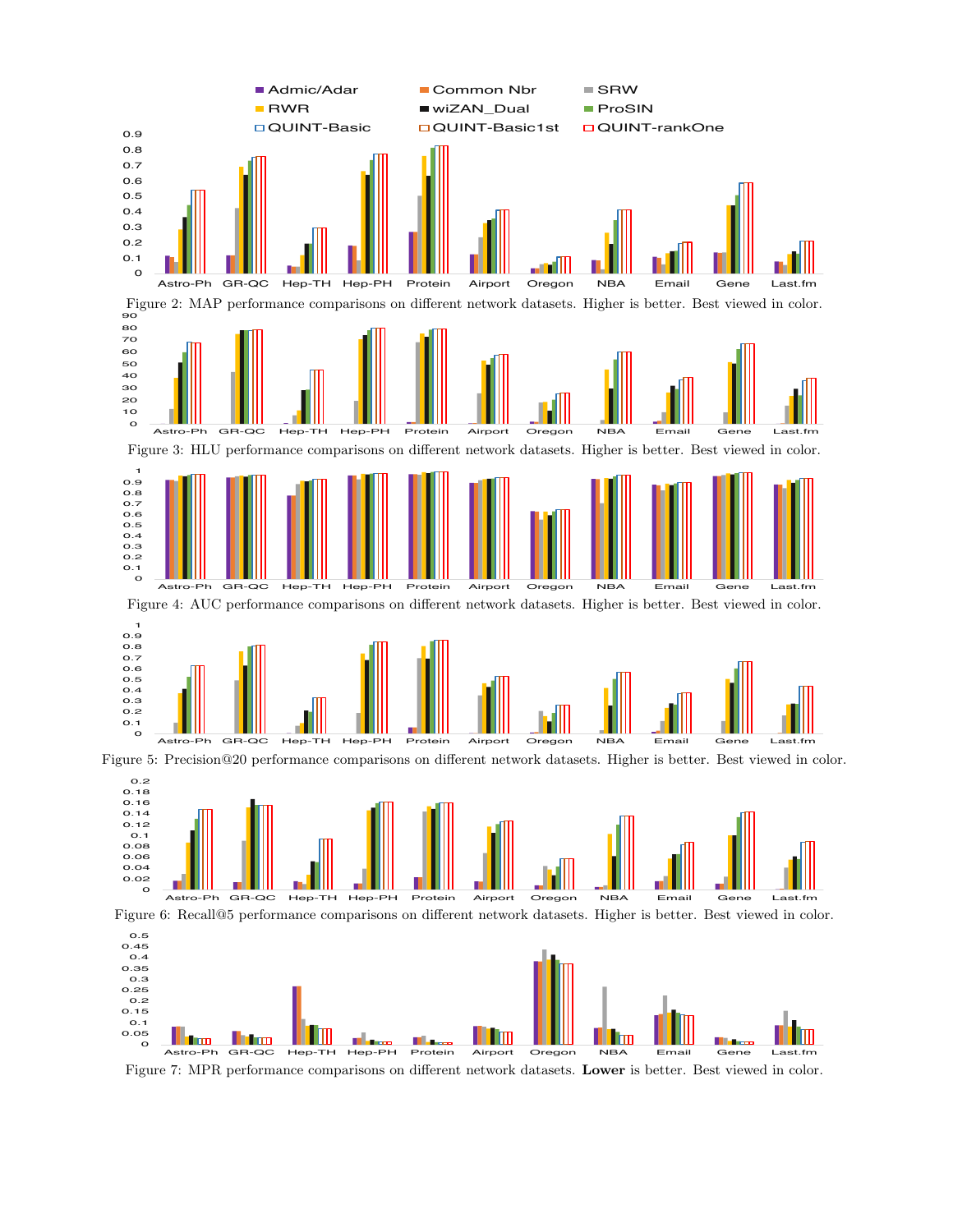<span id="page-8-3"></span>

Figure 8: Running time Figure 9: Running time per per query vs. nodes on LinkedIn dataset LinkedIn dataset (y-axis is in (y-axis is in log scale). In-log scale). Inset: scalability set: scalability of QUINT- of QUINT-rankOne only (yrankOne only (y-axis is in axis is in linear scale). linear scale). number of query vs. number of edges on



linear scale).

Figure 10: Running time per Figure 11: Running time per query vs. number of nodes query vs. number of edges on LiveJournal dataset (y-on LiveJournal dataset (yaxis is in log scale). In-axis is in log scale). Inset: scalability of QUINT-set: scalability of QUINTrankOne only (y-axis is in rankOne only (y-axis is in linear scale).

<span id="page-8-4"></span>

Figure 12: Running time per Figure 13: Running time per query vs. number of nodes query vs. number of edges on on Twitter dataset (y-axis is Twitter dataset (y-axis is in in log scale). Inset: scalabil-log scale). Inset: scalability ity of QUINT-rankOne only of QUINT-rankOne only (y-(y-axis is in linear scale). axis is in linear scale).

[\[32\]](#page-9-12), so that the random walks can be guided towards/away from certain specific zones in the network.

Second (Q2), an implicit assumption behind most existing works is that one common (optimal) network exists for all queries. In some scenarios, it is desirable to find a queryspecific optimal network. Some recent work aim at finding k nearest neighbor nodes without calculating the ranking scores of all nodes for a given query node [\[7,](#page-9-25) [34,](#page-9-26) [39\]](#page-9-27). However, their focus is more on the computational efficiency.

Third (Q3), scalable computation is a key challenge for node proximity measures, and various solutions have been proposed to alleviate this issue. Lofgren et al. [\[21\]](#page-9-28) propose to efficiently compute the RWR score between two given nodes under a certain error bound based on a bi-directional search. Yu and Lin [\[38\]](#page-9-29) incrementally update the RWR scores when the underlying network structure changes without recomputing from scratch. Shin et al. [\[26\]](#page-9-30) scale up RWR computation by reordering the adjacency matrix so that it contains a large and easy-to-invert submatrix. After the preprocessing, the RWR scores can be efficiently calculated. Zhang et al. [\[40\]](#page-9-31) design a sampling method to accelerate the proximity computation based on the concept of random path. These efforts are complementary to the proposed algorithms in this paper - after we learn a query-specific optimal network, we can leverage these methods to speedup the subsequent proximity score computation.

Overall, none of the existing works simultaneously address all these challenges (i.e., Q1-Q3 summarized in Section 1).

Collaborative Filtering. Considering the problem setting, our work is also related to collaborative filtering [\[16,](#page-9-32) [14\]](#page-9-33). For example, we can apply collaborative filtering to learn the hidden relationships between nodes, and use the recovered weights as node proximity [\[36\]](#page-9-21); however, collaborative filtering still uses a fixed observed network/matrix as input. Ruchansky et al. [\[25\]](#page-9-34) propose to use side information to complete a matrix/network (i.e., to infer user preference) by actively probing a subset of true underlying matrix; in contrast, our goal is to use the user preference to learn the optimal network for a given query.

Link Prediction. Finally, our work is also related to link prediction [\[19,](#page-9-35) [6\]](#page-9-36). While link prediction aims at predicting the existence of a network edge, our goal is to learn an optimal network where edges can be added, strengthened or weakened. RWR score computation based on our learned network could be used to improve link prediction. For example, we can directly use the RWR scores to predict links [\[20\]](#page-9-37), or merge RWR scores with other inputs such as node attributes for link prediction [\[37,](#page-9-38) [12\]](#page-9-39).

# <span id="page-8-1"></span>6. CONCLUSIONS

In this paper, we study the problem of learning queryspecific optimal networks for node proximity measures. The proposed QUINT algorithm advances the state of the art in multiple dimensions, with a larger optimization scope, at a finer optimization granularity, and with a much better optimization efficiency. The extensive empirical evaluations on a diverse set of real networks show that the proposed algorithms (1) consistently outperform all the existing methods on all six commonly used metrics; (2) scale (sub)-linearly to billion-scale networks; (3) respond in a fraction of a second.

# 7. ACKNOWLEDGMENTS

This work is partially supported by the National Science Foundation under Grant No. IIS1017415, by DTRA under the grant number HDTRA1-16-0017, by Army Research Office under the contract number W911NF-16-1-0168, by National Institutes of Health under the grant number R01LM011986, Region II University Transportation Center under the project number 49997-33 25 and a Baidu gift. Jie Tang is supported by the National 863 Program (2014AA015103, 2015AA124102) and NSFC (2014CB340506, 2012CB316006).

# 8. REFERENCES

- <span id="page-8-2"></span>[1] L. A. Adamic and E. Adar. Friends and neighbors on the web. Social networks, 25(3):211–230, 2003.
- <span id="page-8-0"></span>[2] A. Agarwal and S. Chakrabarti. Learning random walks to rank nodes in graphs. In ICML, 2007.